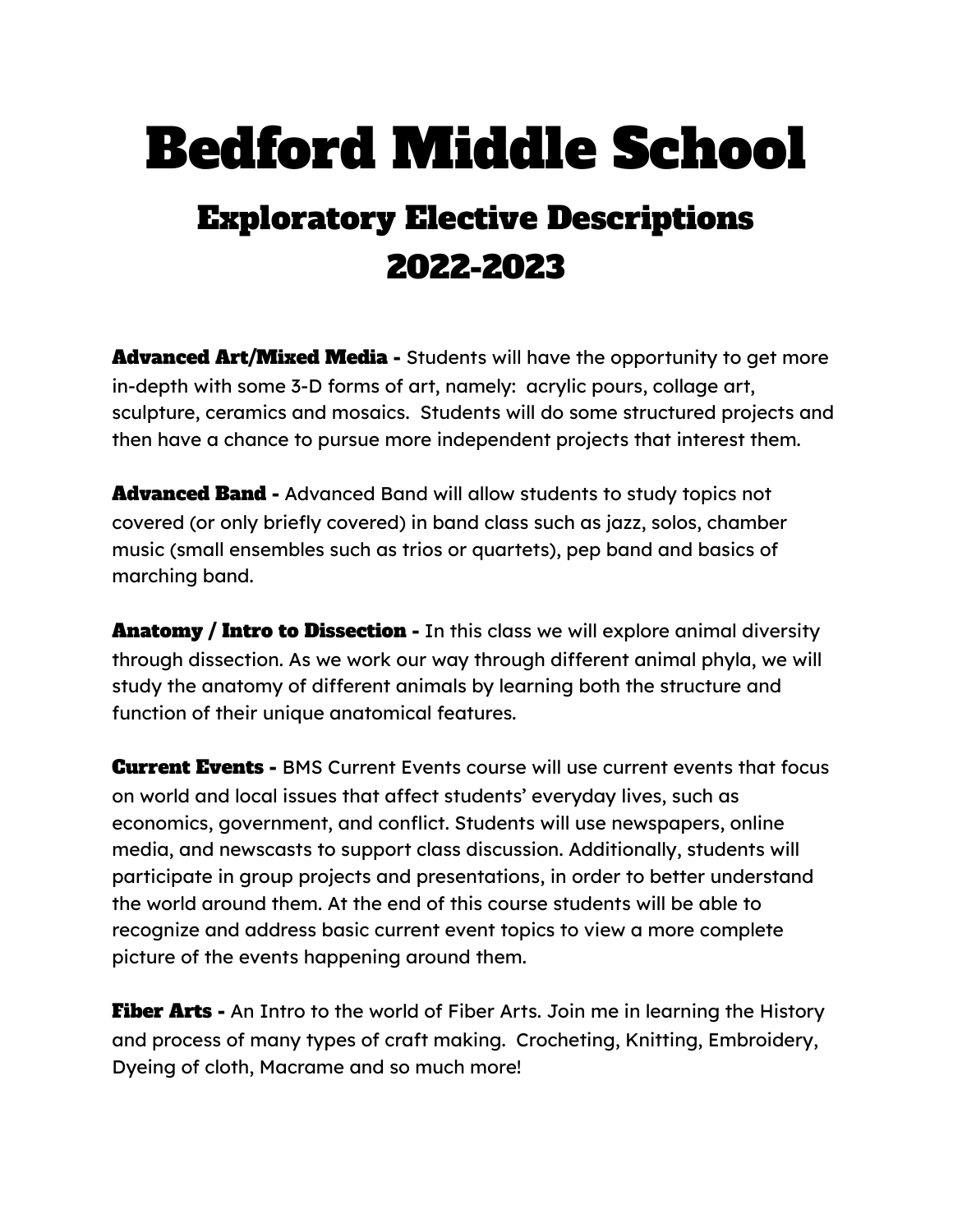**Forensics / Crime Scene Investigation -** Do you dig forensics? Are you a crime show junkee interested in solving cold cases and crime scene investigating? Sign up for 9 weeks of sleuthing! This class will introduce students into the terms and practices of crime scene investigation. Students will practice evidence collecting, fingerprint analysis, blood spatter, shoe print, and other means of collecting evidence. The culmination of the 9 week course will be trying to solve a cold case from 30 years ago.

**History of Rock and Roll -** The history of Rock and Roll will integrate U.S. History with the history and progression of Rock and Roll music. Prominent players and groups of each era will be covered as well as technolocial, sociological, economic, and cultural factors that shaped the styles of rock and roll music. Extensive time in the classroom will be spent listening to enhance the experience.

**Imagineering -** We will look at how artists, designers, and engineers collaborate to design and build a theme park. We will work on project based exercises to design our own theme park. Each week, we will look at a different iconic ride and explore its history and design changes from concept to completion.

Intro to Strings and Instruments - This elective is for anyone who is curious about string instruments (violin, viola, cello, bass), but is not quite ready to commit to Orchestra. This is also for current Orchestra students who would like to learn a second string instrument.

Lit Lab (Book Club) - Lit Lab will be a reading workshop where students will self-select materials to read from a variety of sources. They will complete interactive journals, participate in group discussions, and submit book reviews.

**NaNoWriMo (Creative Writing) -** Create characters, build settings, and hatch plots. Take the challenge and go on a writing adventure to try and create your very own novel. No writing experience is necessary. Creativity and imagination are all you need. The NaNoWriMo Young Writers Program is designed to challenge young writers and provides motivation with a gamelike approach.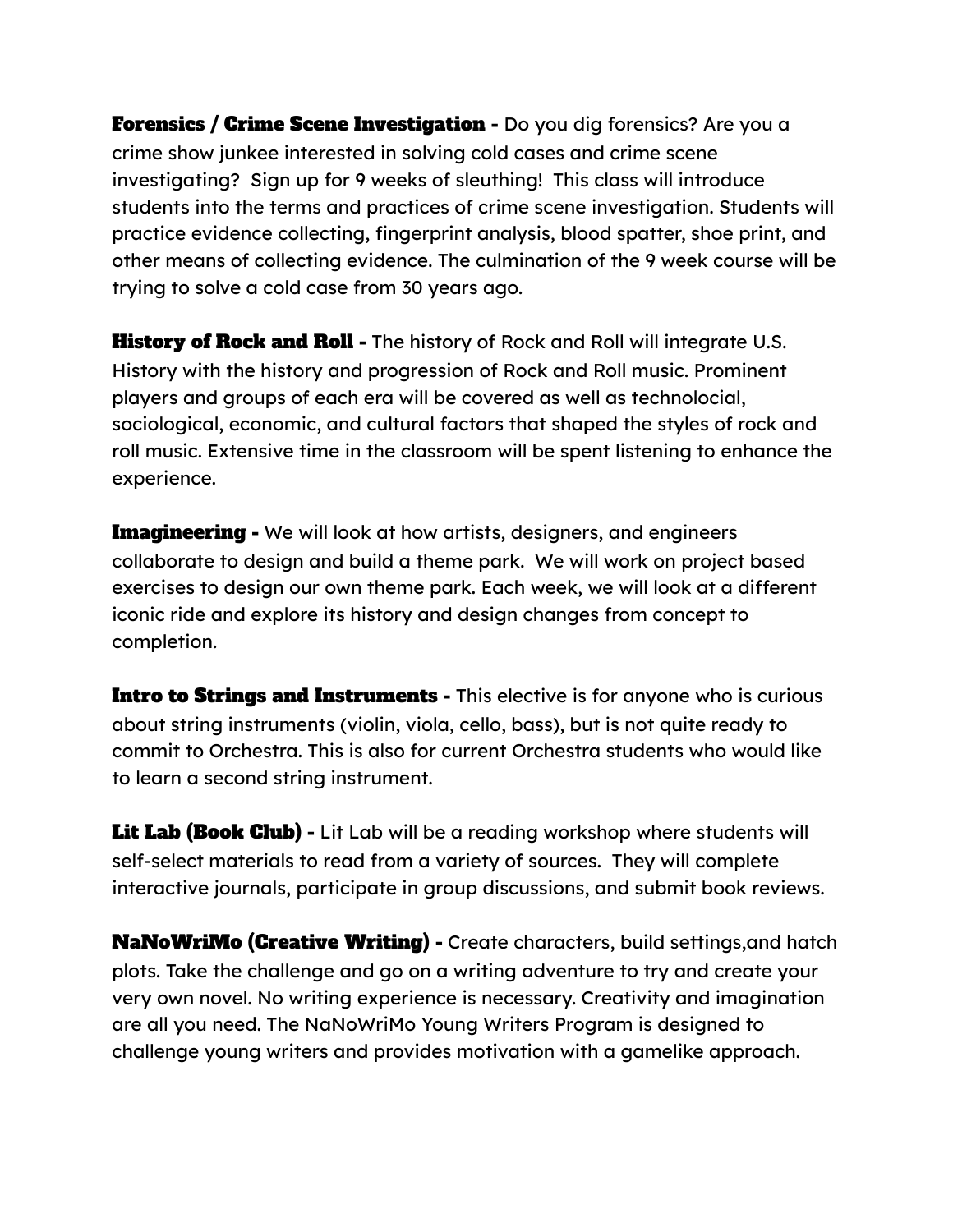**Personal Finance / Budgeting -** The middle school 9-Week course will help students build core personal finance skills and learn real-world strategies to effectively manage their personal finances. Topics include decision making, taxes, budgeting, saving, consumer skills, preparing for high school and more.

**Photography** - Students will learn the basics of photography through exploring the capabilities of their cell phone camera while completing a variety of photo-based projects. Students will also have the opportunity to look at the history of photography and a few of the well known artist of the craft.

**Puzzling -** The puzzling class is for students who want to improve their memory and problem solving skills. We will do a variety of fun and challenging puzzles including; Jigsaw puzzles, Rubik's Cube, Sudoku, Boggle, Wordle, Nonograms, Patterns, and more. Students will also create puzzles for other students to solve.

**Robotics -** Robotics is a year-long course for students who would like to learn more about the VEX Robotics program. Students will build, code, and possibly compete with their robot.

**Student Leadership -** This course will quide students as they develop and improve leadership skills. Students will learn effective habits, improve their interpersonal and communication skills, discover ways to control their emotions better and create personal goals, among many other abilities. Students will also be able to identify new ways of thinking and gain a new level of self-awareness. At the completion of this course, students will be able to apply their newfound leadership skills in real-life situations.

**Textiles / Sewing -** Textiles & sewing will offer students the opportunity to build hand and machine sewing skills through a variety of small projects that they may keep or give as gifts. Students will also creatively apply principles of art and design in their work as they explore personal fabric and pattern preferences.